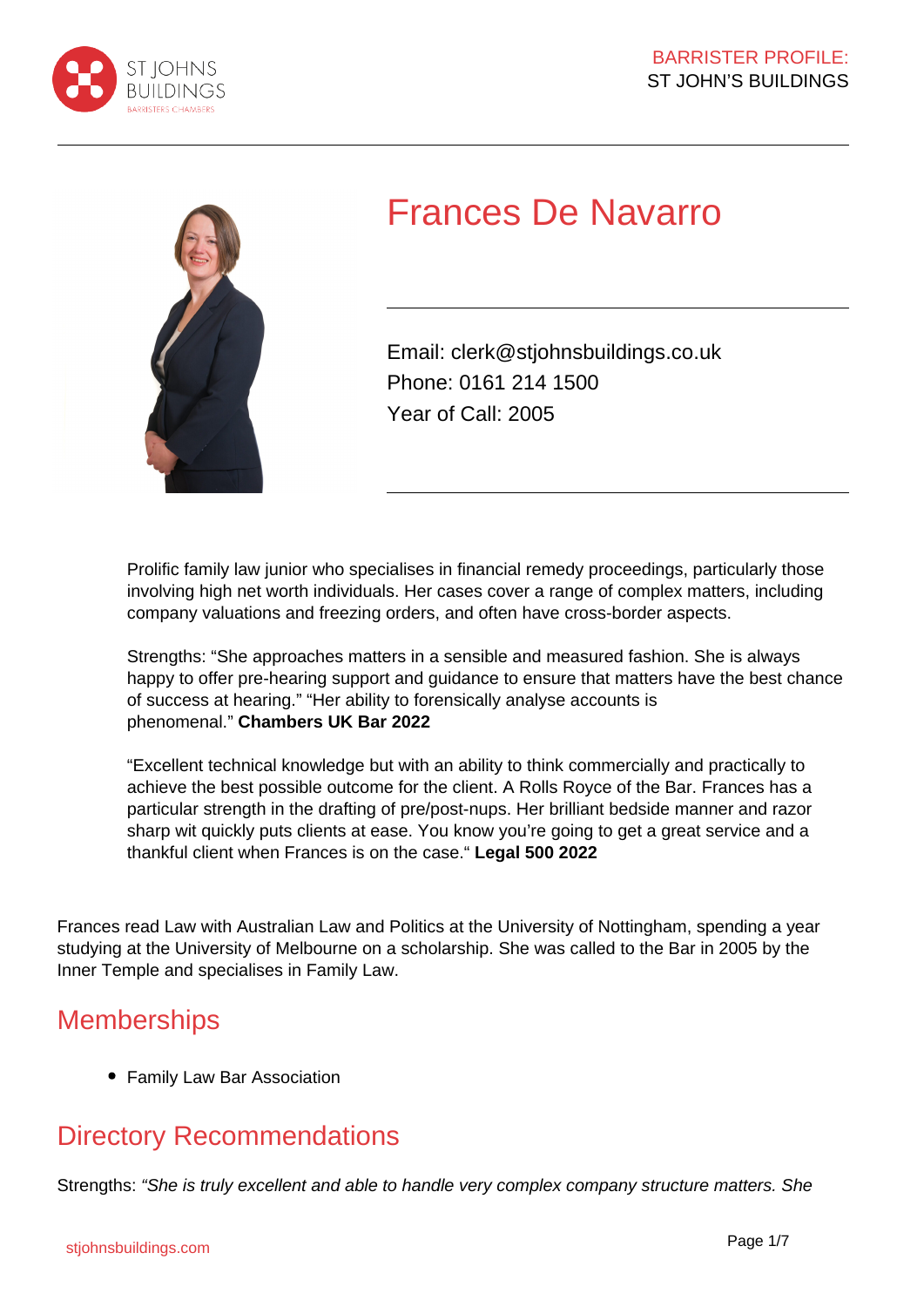distils that down and is able to explain the plan in simple words." "She is extremely competent, gives realistic advice and has a reassuring manner." **Chambers UK Bar 2021**

"Forensic analysis of complex financial cases. Looking at bank accounts and business accounts with a thorough analysis of them into a simple language context for clients. She is not phased by complex cases with cross-jurisdictional aspects. She has a fantastic bedside manner with clients. She remains involved in cases throughout and not just from brief to brief." **Legal 500 2021**

Strengths: "She tackles a case with both hands, and is extremely personable but also very technical. She gives clients practical, tactical and reasonable advice." "She works very much as a team, and is very supportive. All of her written work is brilliant, and she's really good on her feet." **Chambers UK Bar 2020**

"Extremely bright, with a keen analytical eye for finance matters." **Legal 500 2020**

"She has excellent client care skills and is sensible in her advice." "Always well prepared and very good in court advocacy-wise." **Chambers & Partners 2019**

"Intelligent, calm, wise, thorough and no push-over in court." **Legal 500 2019**

"A good negotiator, with a firm yet friendly style." **Legal 500 2017**

## **Appointments**

Accredited for Direct Public Access instructions

# EXPERTISE

## Family - Finance

Frances is a family law specialist. She has a particular interest in cases dealing with the financial division on divorce and is regularly instructed in high asset cases.

Frances regularly advises in cases involving:

- Freezing Injunctions
- Setting Aside Dispositions
- Complex Pension Issues
- Inherited Wealth and Arguments Surrounding Non-Matrimonial Assets
- Pre-Nuptial Agreements
- Business Valuations
- Enforcement of Orders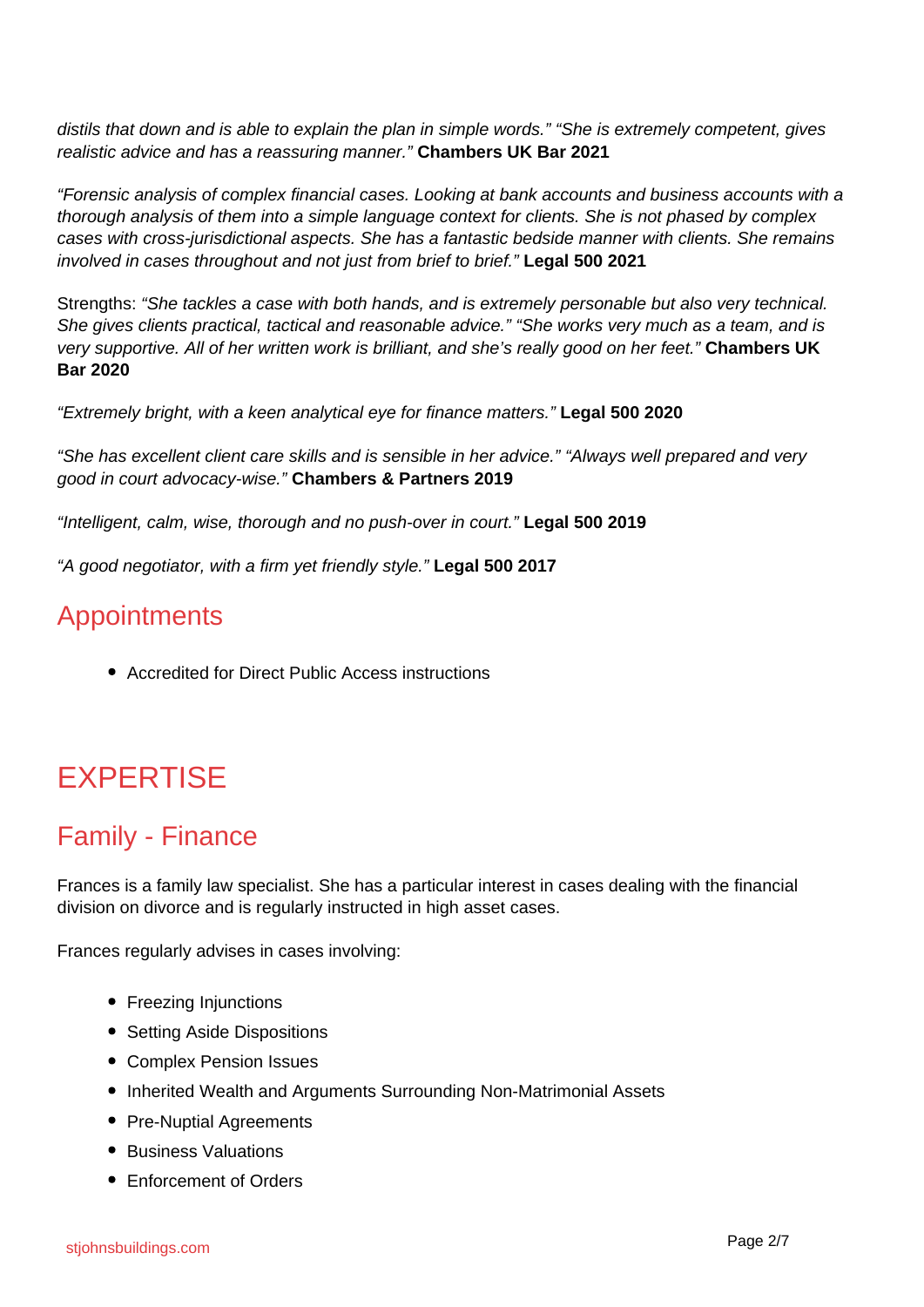Variation of Periodical Payments Orders

Frances also deals with cases involving property disputes between unmarried former cohabitants under TLATA 1996, financial provision for children under Schedule One Children Act 1989 and child support appeals.

### Cases

#### **S v S (2018) St Helens Family Court**

Acted for the wife in a case in which the majority of the assets derived from the sale proceeds of the husband's shareholding in a company.

The husband sought a departure from equal division on the basis that his shareholding was acquired prior to the marriage. He also sought to argue that he had settled a large proportion of the sale proceeds of the shares into a trust in favour of his adult children from a previous relationship.

Result – The assets were divided 50:50. The Court rejected to husband's arguments in relation to the trust and non-matrimonial property.

#### **R v D (2017) Manchester Family Court**

Acted for the wife in a case in which was factually complex due to the basis upon assets were held and the tax consequences of any order.

The parties were joint shareholders in a company, which traded from land that was personally owned by the parties. The company had been financed using a large, personal, commercial loan.

The husband sought an immediate sale of all of the assets, including the company and the land and the division of the any net sale proceeds. The wife sought to argue that such an approach would trigger large tax charges but with careful planning these immediate tax charges could be avoided. The wife sought a transfer of the company and the land into her name.

Result – Land and company transferred to the wife upon a lump sum being paid to the husband.

#### **R v R (2017) Liverpool Family Court**

Case involving confirmation of Canadian order for child support and spousal maintenance via REMO.

#### **Re: MS and DK (2017)**

Instructed to draft a nuptial agreement on behalf of a party who had previously suffered a severe brain injury and who had a Financial Deputy appointed by the Court of Protection to manage his financial affairs. The party had previously been awarded c. £2 million in damages following a personal injury claim.

#### **Re: S (2017)**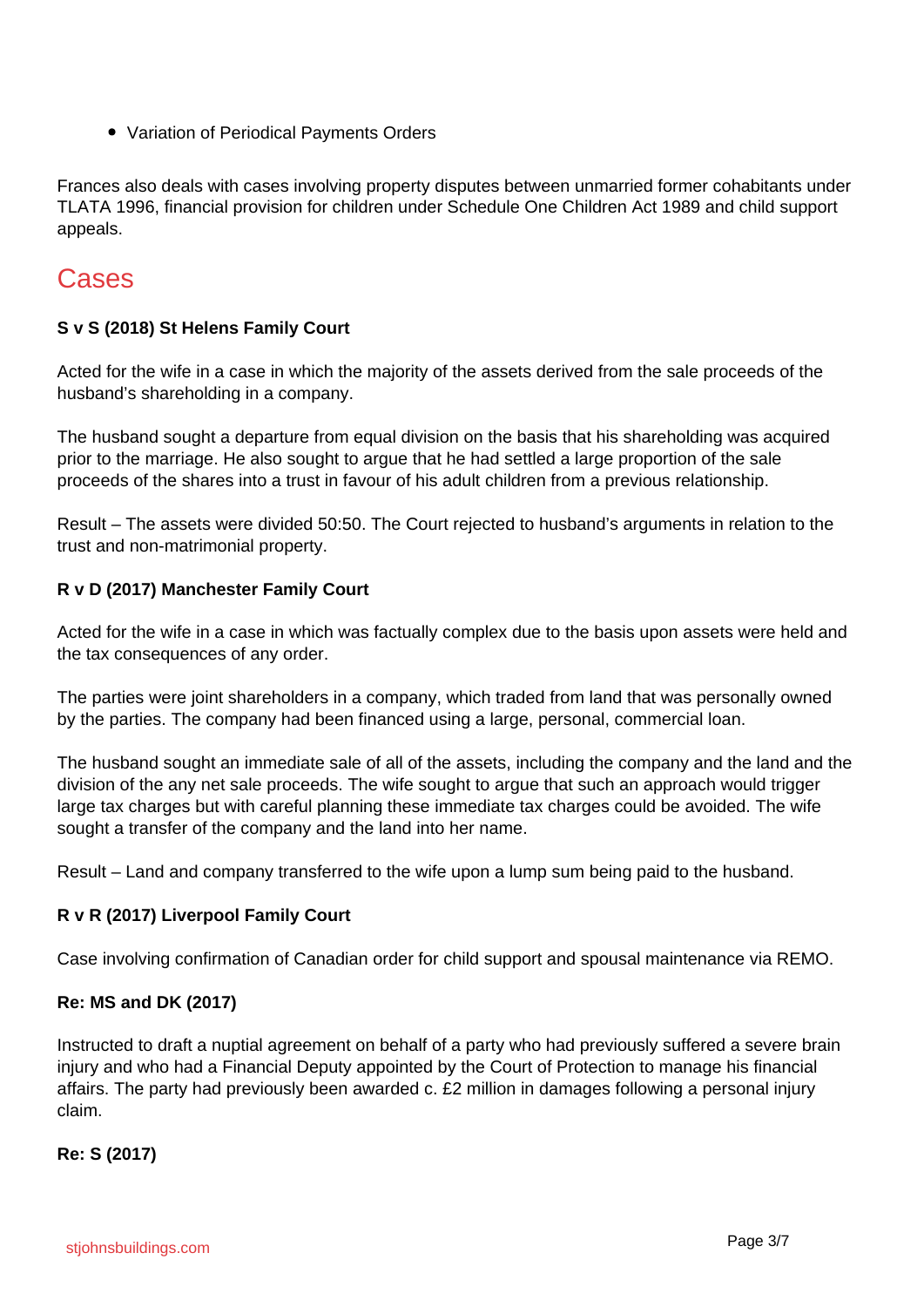Instructed to draft a pre-nuptial agreement on behalf of a Premier League footballer.

#### **B v B (2016) Central London Family Court**

Acted for husband who was seeking variation of a joint lives spousal periodical payments order of c. £5,000 per month following the loss of his job.

Result: Periodical payments order varied to a nominal order and a term imposed so that order would expire at husband's retirement age.

#### **I v I and Others (2014) Blackburn Family Court**

Acted for the wife in financial proceedings in which an application was made to set aside the transfer of properties worth approximately £1 million by the husband to his associates prior to the commencement of divorce proceedings. Case settled on day four of five following cross examination of the husband and the third parties leading to a substantial award to the wife.

#### **Re W (2014)**

Advised on and drafted a pre-nuptial agreement in circumstances in which the parties' assets were approximately £10 million.

#### **H v H (2014) Blackburn Family Court**

Financial proceedings that included issues over the valuation of the husband's business interests and complexities in relation to pension sharing. The husband held a substantial pension fund within a SIPP that owned the company's business premises. Settlement obtained.

### Family - Children

Frances is a family law specialist. She has a wealth of experience of dealing with private law children cases in relation to Child Arrangements Orders.

Frances also deals with applications for financial relief for unmarried parents under Schedule One Children Act (see practice profile Property and Private Client).

Frances regularly advises in cases involving:

- Emergency and without notice orders
- Allegations of domestic violence
- Allegations of sexual abuse
- Enforcement of Child Arrangements Orders
- International relocation
- Internal relocation within the UK
- Special Guardianship Orders
- Urgent hearings seeking summary return of children following wrongful retention or removal.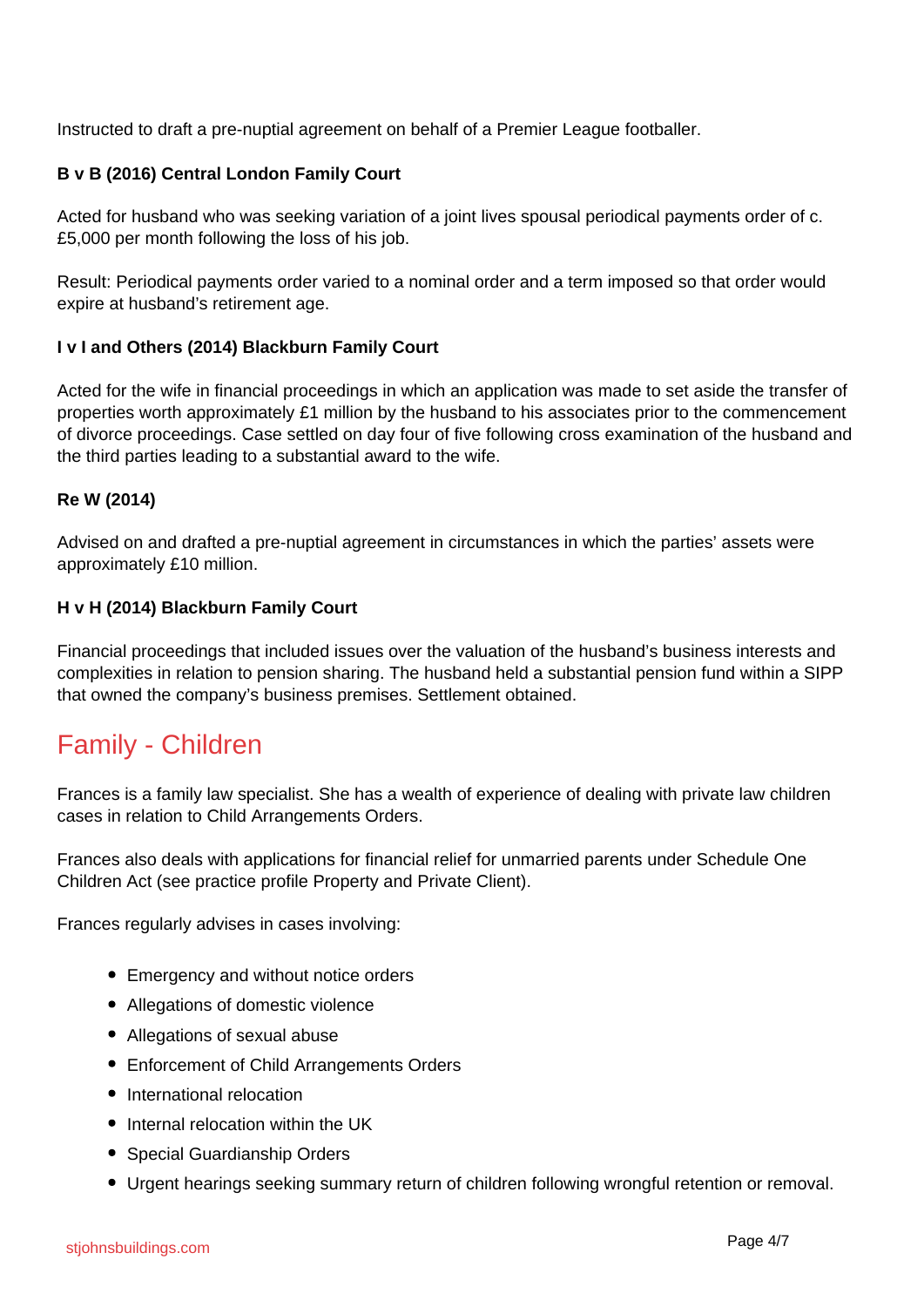# Cases

#### **M v C (2017) Manchester Family Court**

Acted for a father who had been served with a prohibited steps order, which had been obtained without notice, the terms of which prevented him from exercising contact with his child.

Result – Successfully challenged order at return date hearing and previous shared care regime was reinstated.

#### **D v D (2014) Manchester Family Court**

Acted for a mother in proceedings in which serious allegations of sexual abuse had been made by the children against their father. The matter proceeded to a fact finding hearing which lead to substantial findings being made against the father.

#### **A v A (2014) Lancaster Family Court**

Proceedings involving an issue over whether a party should be granted temporary leave to remove children to a non-Hague Convention country.

#### **H v H (2013) High Court**

Acted for grandparents who lived in the USA who had applied for residence of the children and leave to remove them from the UK to the USA. The application was granted.

#### **D v S (2013) Preston County Court**

Acted for mother who wished to relocate to France with the parties' child. Application for leave to remove from the jurisdiction granted following contested hearing.

## Property and Private Client

Frances regularly deals with property disputes between unmarried former cohabitants under TLATA 1996. This includes cases in which there are issues as to:

- The beneficial ownership of a property that is held in the sole name of one party
- Disputes in relation to the parties' share of the equity in a jointly owned property
- Occupation rent and equitable accounting
- Orders for sale

Frances also regularly acts in cases in which third parties to divorce proceedings assert a beneficial interest in property owned by one of the divorcing parties. She also acts in cases involving claims for financial provision by unmarried parents under Schedule One Children Act 1989.

### Cases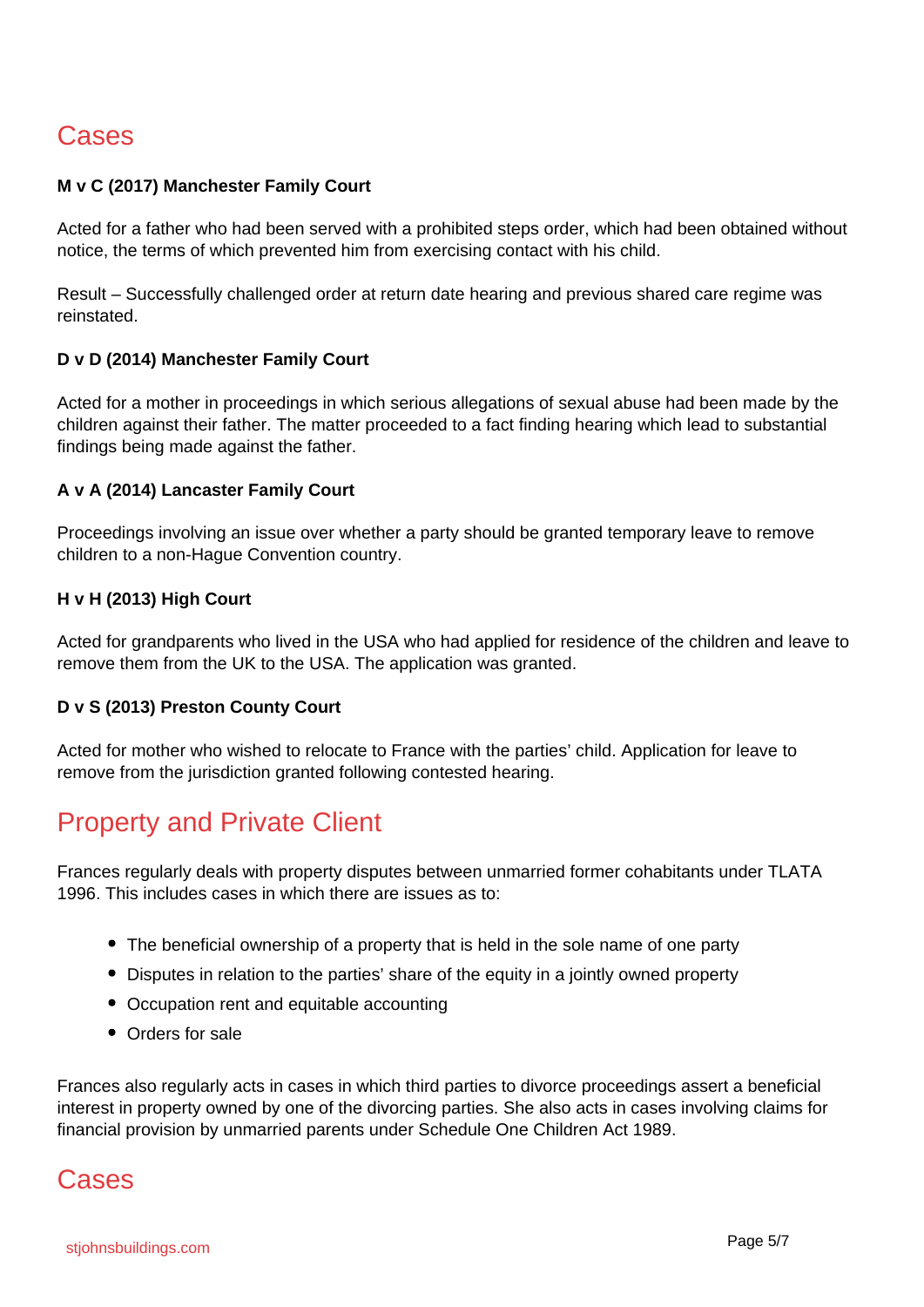#### **D v D (2016) Aberystwyth Family Court**

Acted for father in Schedule One Children Act proceedings in which the majority of his assets derived from damages he had received for a serious injury.

#### **I v I and Others (2014) Blackburn Family Court**

Acted in proceeding in which third parties to a divorce alleged beneficial ownership of properties worth approximately £1 million. Case settled on fourth day of five-day hearing.

#### **B v G (2014) Central London Family Court**

Advised and drafted pleadings in case between former cohabitants involving disputed ownership of property held in the sole name of one party.

#### **B v M (2014) Altrincham County Court**

Proceedings pursuant to Schedule One Children Act 1989 in which housing was secured for the mother and child to live in for the duration of the child's minority.

### Public Access

Frances has extensive experience of dealing with cases under the direct public access scheme. She is a specialist in family law with a particular emphasis on the following areas:

### Financial Provision

Frances has a particular interest in cases dealing with the financial division on separation and is regularly instructed in high asset cases.

Frances regularly advises in cases involving:

- Complex Pension Issues
- Inherited Wealth and Other Non-Matrimonial Assets
- Pre-Nuptial Agreements
- Business Valuations
- Enforcement of Orders
- Variation of Periodical Payments Orders
- Financial Provision for the Children of Unmarried Parents
- Child Maintenance

Please see practice profile "Family Divorce" for more details.

### Property Disputes